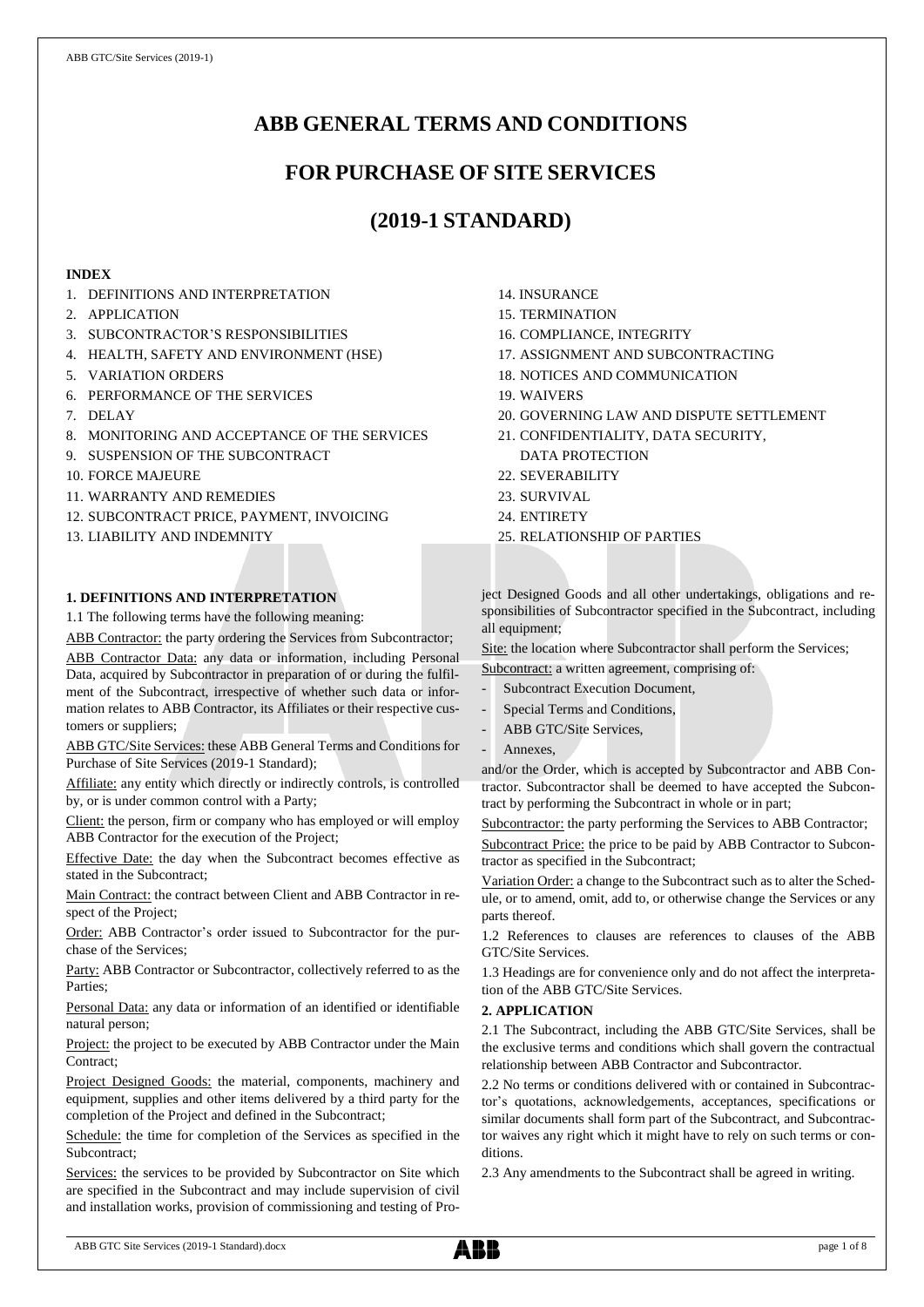## **3. SUBCONTRACTOR'S RESPONSIBILITIES**

#### 3.1 Subcontractor shall perform the Services:

3.1.1 in accordance with the applicable laws and regulations, including but not limited to statutes, ordinances, permits or approvals (collectively the Applicable Laws) of any federal, state, local or other authority or labour union applicable to the Services, and shall keep ABB Contractor indemnified against all penalties and liabilities for non-compliance with any such Applicable Laws. To the extent that such regulations are advisory rather than mandatory, the standard of compliance to be achieved by Subcontractor shall be in compliance with generally accepted best practice of the relevant industry. The Schedule and the Subcontract Price may be adjusted to take account of any increase or decrease in cost or delay resulting from a change in the Applicable Laws which materially affects Subcontractor in the performance of its obligations under the Subcontract, provided however that adjustments relevant to the performance of the Services are obtained by ABB Contractor from Client under the Main Contract;

3.1.2 in accordance with the Subcontract and ABB Contractor instructions;

3.1.3 free from defects and from any rights of third parties;

3.1.4 on the dates specified in the Schedule;

3.1.5 in the quantity specified in the Subcontract; and

3.1.6 by skilled, experienced and competent engineers, foremen and labour, hired in numbers necessary for the proper and timely performance of the Services.

3.2 Subcontractor shall not substitute or modify any of the Services without ABB Contractor's prior written approval.

3.3 Subcontractor shall access the Site only with ABB Contractor's prior written approval. ABB Contractor shall grant Subcontractor access to the respective portions of the Site (as may be required in accordance with the Schedule) to enable Subcontractor to perform its obligations under the Subcontract. Subcontractor shall not carry out any work activity on Site without ABB Contractor first reviewing Risk Reduction and Method Statement specified in the Special Terms and Conditions.

3.4 Subcontractorshall cooperate with ABB Contractor to schedule and perform the Services so as to avoid conflict or interference with work performed by other parties at Site.

3.5 Subcontractor shall coordinate the performance of the Services with ABB Contractor's Site management, taking into account the conditions prevailing at Site. Subcontractor shall supply all equipment relevant to the Services and special tools of whatever kind, commissioning spares and consumables required for the Services. For the avoidance of doubt, special tools shall include all items required to work on the instrumentation and the control equipment and to install, set up and configure the controls and transmitters provided with the Project Designed Goods. All spare parts, special tools and consumables shall become the property of ABB Contractor.

3.6 Subcontractor shall in a timely manner obtain and pay for all permits, licenses, visas and approvals necessary to allow its personnel to perform the Services in accordance with the Schedule. Personnel shall comply with particular country specific travel safety instructions and/or restrictions as provided by ABB Contractor. Subcontractor shall employ and provide sufficient number of competent and experienced personnel for the performance of the Services. Upon ABB Contractor's request Subcontractor shall remove forthwith any person who, in the opinion of ABB Contractor, misconducts or is incompetent or negligent. Any person so removed shall be replaced within fifteen (15) calendar days by a competent substitute. Subcontractor shall bear all costs relating to such removal. Subcontractor shall hire only persons free from contagious diseases.

3.7 Subcontractor shall satisfy itself as to the specifics of the Site, and all aspects of the Project insofar as they affect the performance of the Services. Subcontractor shall also satisfy itself as to the means of access to the Site, the accommodation which may be required, the extent and nature of work and materials necessary for performance of the Services, and whether Subcontractor has reasonably considered all such aspects in the Subcontract Price.

3.8 ABB Contractor may request Subcontractor to nominate and use a local sub-supplier to provide Services in the country of Site and to enter into the respective supply agreement with such sub-supplier. If Subcontractor nominates a sub-supplier for this purpose, Subcontractor warrants and undertakes to ABB Contractor that Subcontractor will coordinate its respective duties and obligations with the duties and obligations of that sub-supplier. Subcontractor will ensure that its sub-supplier shall provide the Services and perform all work incidental thereto and/or otherwise necessary to ensure that the Project Designed Goods are completed and operational in accordance with the Subcontract.

3.8 Subcontractor shall be responsible for any activities performed by its employees in relation to the Subcontract. In particular:

3.8.1 Subcontractor assumes full and exclusive responsibility for any occupational accident or disease occurred to its employees in relation to the Subcontract;

3.8.2 the Parties agree that the Subcontract does not imply any employment relationship between ABB Contractor and Subcontractor, or between ABB Contractor and Subcontractor's employees assigned to the performance of the Subcontract. ABB Contractor shall remain free of any responsibility or liability for labour, social security or taxes with respect to Subcontractor and its employees assigned to the performance of the Subcontract;

3.8.3 Subcontractor shall hire in its own name all employees required to perform the Subcontract, who shall under no circumstances act as ABB Contractor's employees;

3.8.4 Subcontractor shall be solely and exclusively responsible for any claims and/or lawsuits filed by its employees and shall, without limitation, defend, indemnify and hold harmless ABB Contractor from any claim, proceeding, action, fine, loss, costs, damages and expenses arising out of or relating to any such claims and/or lawsuits, and any noncompliance with Applicable Laws. Subcontractor undertakes to appear in court at its own costs if requested by ABB Contractor, acknowledging its status as sole and exclusive employer, and to provide ABB Contractor with all requested documentation necessary to ensure proper legal defence of ABB Contractor in court.

3.8.5 ABB Contractor is authorized to make any payments due to Subcontractor's employees performing the Subcontract, in order to avoid lawsuits, liens or encumbrances. Such payments may be made through withholding Subcontractor's credits, offsetting or in any other way. Subcontractor shall provide any support requested by ABB Contractor with regard to such payments and indemnify ABB Contractor for any payments made.

#### **4. HEALTH, SAFETY AND ENVIRONMENT (HSE)**

4.1 Subcontractor shall comply and ensure compliance by any of its employees with all HSE Requirements, as specified in the Special Terms and Conditions.

4.2 Subcontractor's compliance with HSE Requirements requires the active participation of all levels of Subcontractor's management and supervision. Subcontractor shall appoint and keep assigned during the entire performance of the Services certified HSE Manager and Site Manager, who are to be approved by ABB Contractor. Upon Effective Date, Subcontractor shall provide evidence to ABB Contractor of the HSE Manager's and Site Manager's professional HSE certification accredited by a reputable industry body. The HSE Manager and Site Manager shall have responsibility and authority for co-ordinating implementation of the Project HSE Plan. The HSE Manager and Site Manager shall have a direct line of communication to ABB Contractor's representative.

4.3 Subcontractor shall allocate sufficient and qualified HSE resources to satisfy its obligations with regard to HSE. Resources allocation shall be reviewed periodically by Subcontractor and shared with ABB Contractor to ensure HSE Requirements can be met. Subcontractor shall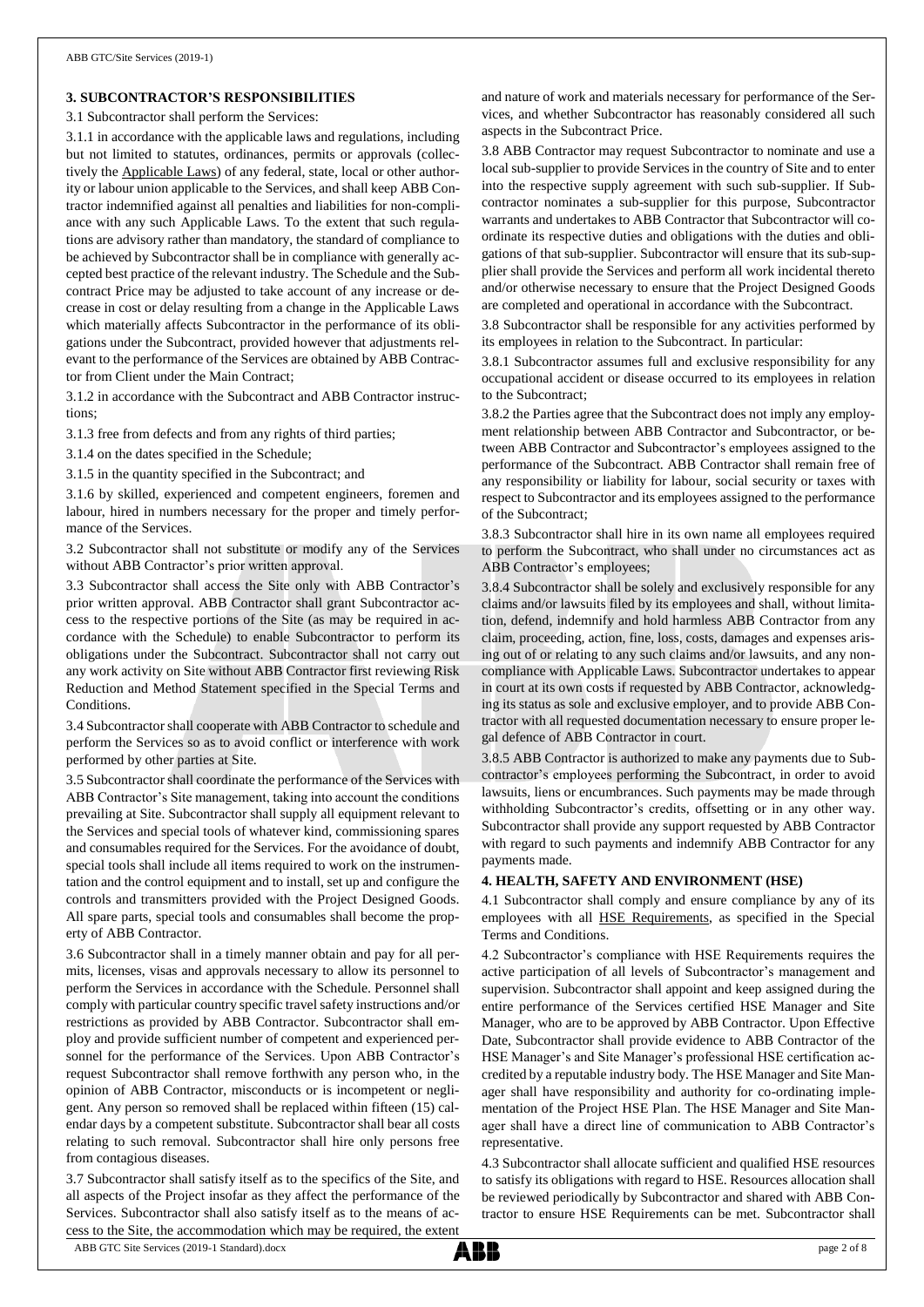#### ABB GTC/Site Services (2019-1)

ensure that all its personnel working on Site have received relevant training and introduction before being allowed to work on Site. Subcontractor shall have qualified HSE engineers, officers and advisors at senior level to support the line management throughout the entire performance of the Services. Subcontractor shall immediately remove from Site any person who, in ABB Contractor's opinion, fails to comply with any HSE Requirements.

4.4 Regular HSE meetings shall be held between ABB Contractor and Subcontractor personnel as per a meeting schedule to be agreed upon, and upon reasonable ABB Contractor request. Subcontractor shall also hold regular HSE meetings involving line management and employees' representatives. The minutes of all the meetings shall be recorded and be available promptly for review by ABB Contractor upon written request. In addition to these regular meetings, ad-hoc meetings shall be organized by Subcontractor for specific design, construction or installation issues, to address risk identification and risk assessment related to the activity and/or related to the potential consequence on the Project.

4.5 Subcontractor shall perform daily monitoring of Site activities by Site supervisory personnel as an integral part of the Services. Informal daily Site tours shall be conducted regularly during each shift to ensure all activities comply with the agreed method statement as referred to in the Special Terms and Conditions. Subcontractor shall actively participate in all ABB HSE forums, meetings, inspections and initiatives.

4.6 Subcontractor shall be solely responsible for the health and safety of all its employees at Site and shall immediately advise ABB Contractor and the relevant authority, if so required, of the occurrence of any incident or near-miss on or about the Site or otherwise in connection with the performance of the Services. Within twenty four (24) hours after the occurrence of any such incident or near-miss, Subcontractor shall furnish ABB Contractor with a written report, which shall be followed within fourteen (14) calendar days by a final report. Subcontractor shall also provide such a report to the appropriate authority when required. This procedure shall not relieve Subcontractor from the full responsibility to protect persons, environment and property, and from any of its liabilities.

4.7 Subcontractor shall, if requested by ABB Contractor, perform medical examination of its employees prior to arrival on Site and provide ABB Contractor with the results of such examination, unless such provision would violate Applicable Laws. ABB Contractor reserves the right for medical reasons to deny Subcontractor's personnel access to Site.

4.8 Subcontractor shall maintain the whole area of its operations in a clean, tidy and safe condition and arrange all items necessary for performing the Services in an orderly manner. Any rubbish, waste material, debris, etc. generated from performing the Services shall be systematically cleared off the working areas and Subcontractor shall be responsible for disposing material in accordance with HSE Applicable Laws (as defined in the Special Terms and Conditions) and other regulations. In addition, Subcontractor shall store, transport, treat and remove to, at and from Site any such substance or material that could cause damage or harm to the environment in the most environmental friendly way possible and in accordance with HSE Applicable Laws and other regulations. Subcontractor shall also clear all its items constituting a fire hazard from Site. If Subcontractor fails to immediately comply with written instructions to clear materials, ABB Contractor shall clear such materials at Subcontractor's risk and expense.

4.9 Subcontractor shall notify ABB Contractor of all hazardous materials (as such term is defined in HSE Applicable Laws or other regulations) to be used for the commissioning and/or testing of the Project Designed Goods. Subcontractor shall furnish ABB Contractor with copies of all applicable safety data sheets and provide any appropriate special handling instructions no later than ten (10) calendar days prior to the performance of the Services.

4.10 Subcontractor shall communicate in time to ABB Contractor its audits and inspections plan, in order to allow ABB Contractor to participate in its audits and inspections if ABB Contractor wishes so. In addition, ABB Contractor shall have the right to carry out its own HSE audits at Site during all phases of the Services to assess Subcontractor compliance with the HSE Requirements. Subcontractor shall provide all relevant resources, documentation and assistance as required by ABB Contractor to perform such audits.

4.11 ABB Contractor shall have the right to request Subcontractor to suspend the performance of the Subcontract or any part thereof, including postponing the provision of Subcontractor's work, for such times and in such manner as ABB Contractor considers necessary (i) for proper HSE in the execution of Subcontractor's work or (ii) due to any default by Subcontractor with HSE Requirements, in which case Subcontractor shall bear all costs and be liable for the delay arising from such suspension. Without prejudice to any other rights or remedies to which ABB Contractor may be entitled, ABB Contractor shall have the right to terminate the Subcontract in accordance with Clause 15.2.

4.12 Subcontractor shall ensure that its subcontractors are subject to and comply with the same obligations and HSE Requirements as applicable to Subcontractor.

## **5. VARIATION ORDERS**

5.1 ABB Contractor may issue, using the form provided in the Annexes, Variation Orders to Subcontractor in order to alter the Schedule, or to amend, omit, add to, or otherwise change the Services or any parts thereof. Subcontractor shall carry out such Variation Orders only upon receipt of a written Variation Order and continue to be bound by the provisions of the Subcontract. The value of each Variation Order shall then be added to or deducted from the Subcontract Price, as appropriate; agreed unit prices shall continue to apply. The Variation Order shall, as the case may be, express the amount of time by virtue of which the Schedule shall be shortened or extended.

5.2 Subcontractor shall not postpone or delay the performance of a Variation Order on the grounds of dispute, or that it is subject to acceptance by Subcontractor, or agreeing to the value amount, or time extension to Schedule.

# **6. PERFORMANCE OF THE SERVICES**

6.1 Subcontractor shall perform the Services and meet the Schedule as specified in the Subcontract. Partial performance is not accepted unless confirmed or requested by ABB Contractor in writing.

6.2 Subcontractor shall submit for ABB Contractor's approval a detailed execution plan (including agreed milestones and activities with duration and planned resources as specified in the Subcontract) for the performance of the Subcontract and shall assist and cooperate with ABB Contractor in all respects of scheduling and planning.

6.3 Unless requested otherwise, Subcontractor shall at least weekly in the form requested by ABB Contractor, report the status of the performance of the Services. Subcontractor shall anticipate that the Services may be interfered with or incidentally delayed from time to time due to concurrent performance of work by others. The report shall be provided to ABB Contractor within five (5) calendar days from the end of the month covered by the report. If the performance of the Services is behind the Schedule, Subcontractor shall submit in writing a recovery plan specifying its activities for reaching compliance with the Schedule. Upon ABB Contractor's request, Subcontractor shall provide all information regarding the performance of the Services. ABB Contractor reserves the right to withhold payments under the Subcontract if Subcontractor fails to submit any reports.

6.4 Subcontractor shall provide no later than at the time of acceptance of the Subcontract the customs tariff numbers of the country of consignment, and the countries of origin for all Services. For controlled Services, the relevant national export control numbers must be indicated and, if the Services are subject to U.S. export regulations, the U.S. Export Control Classification Numbers (ECCN) or classification numbers of the International Traffic in Arms Regulations (ITAR) must be

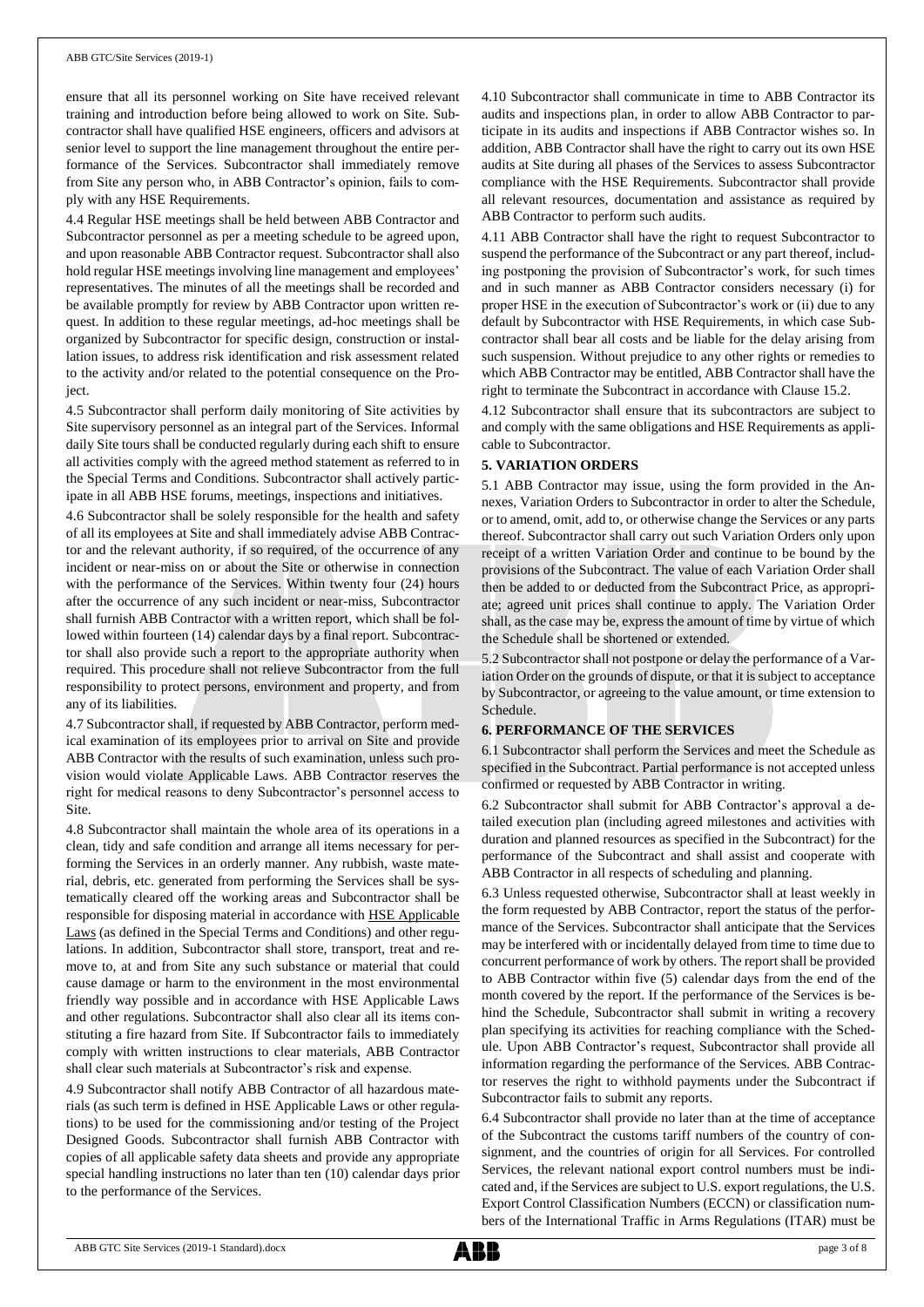specified. Proofs of preferential origin as well as conformity declarations and marks of the country of consignment or destination are to be submitted without being requested; certificates of origin upon request.

### **7. DELAY**

7.1 If Subcontractor does not comply with the Schedule, ABB Contractor reserves the right to instruct Subcontractor in writing to expedite its performance. Subcontractor shall take such measures as instructed by ABB Contractor for acceleration of progress so as to complete the performance of the Services, or the relevant part thereof, according to Schedule. Subcontractor shall not be entitled to any additional payment for taking such steps to meet the Schedule. Subcontractor shall notify ABB Contractor in writing within twenty-four (24) hours of the occurrence and cause of any delay and make every effort to minimise or mitigate the costs or the consequences of such delay.

7.2 If Subcontractor fails to perform the Services according to Schedule, Subcontractor shall pay liquidated damages to ABB Contractor as for the rate specified in the Subcontract. Subcontractor shall pay the liquidated damages upon written demand or upon receipt of an invoice from ABB Contractor. ABB Contractor reserves the right to deduct the amount of liquidated damages from any payments due or which may become due to Subcontractor without prejudice to any other recovery method. Payment of liquidated damages shall not relieve Subcontractor from any of its obligations or liabilities under the Subcontract.

7.3 If the delay in providing the Services is such that ABB Contractor is entitled to maximum liquidated damages and if the Services are still not performed, ABB Contractor may in writing demand performance of the Services within a final reasonable period (not less than one week).

7.4 If Subcontractor does not perform the Services within such final period, ABB Contractor reserves the right to:

7.4.1 terminate the Subcontract pursuant to Clause 15 (Termination);

7.4.2 refuse any subsequent performance of the Services;

7.4.3 recover from Subcontractor any costs and expenses reasonably incurred by ABB Contractor in obtaining the Services in substitution from another subcontractor; and/or

7.4.4 claim, in addition to liquidated damages under Clause 7, damages for any costs, losses, expenses and liquidated damages incurred by ABB Contractor which are attributable to Subcontractor's delay.

7.5 ABB Contractor shall also have the right to terminate the Subcontract by notice in writing to Subcontractor, if it is clear from the circumstances that a delay in performing the Services will occur which under Clause 7 would entitle ABB Contractor to maximum liquidated damages.

#### **8. MONITORING AND ACCEPTANCE OF THE SERVICES**

8.1 Subcontractor shall allow ABB Contractor and/or its authorised representatives to monitor the performance of the Services at any time. 8.2 Notwithstanding any monitoring, Subcontractor shall remain fully responsible for the Services' compliance with the Subcontract. This applies whether or not ABB Contractor has exercised its right of monitoring and shall not limit Subcontractor's obligations under the Subcontract. For the avoidance of doubt, monitoring of Services by ABB Contractor and/or its authorised representatives shall not exempt Subcontractor from or limit Subcontractor's warranties or liability in any way.

8.3 ABB Contractor shall have a reasonable time to review for acceptance the Services upon completion. Such reasonable time period shall be determined, as applicable, by the specifics of the Services, the defective performance and the circumstances of the provision of the Services.

#### **9. SUSPENSION OF THE SUBCONTRACT**

9.1 ABB Contractor may at its own discretion suspend performance of the Subcontract at any time for convenience for a period of ninety (90) calendar days in the aggregate without any compensation to Subcontractor. In case the suspension extends beyond ninety (90) calendar days, Subcontractor shall be compensated by ABB Contractor for direct and reasonable costs incurred by such suspension, such as costs of protection, storage and insurance. The agreed time for performance of the Subcontract or the concerned part thereof shall be extended by the time of the suspension.

9.2 If the suspension of the Subcontract is caused or requested by Client, Subcontractor shall be entitled only to a compensation as specified in the Subcontract and to the extent paid by Client.

9.3 Subcontractor shall suspend the performance of the Subcontract or any part thereof, including postponing the performance of the Services, for such times and in such manner as ABB Contractor considers necessary (i) for proper HSE performance, or (ii) due to any default by Subcontractor. Subcontractor shall bear all costs and be liable for the delay arising from such suspension.

9.4 Subcontractor shall not suspend performance of the Subcontract.

### **10. FORCE MAJEURE**

10.1 Neither Party shall be liable for any delay or failure to perform its obligations under the Subcontract if the delay or failure results from an event of Force Majeure, provided that the affected Party serves notice to the other Party within five (5) calendar days from occurrence of such Force Majeure event.

10.2 Force Majeure means the occurrence of any of the following events, provided that they are unforeseeable and beyond the control of the affected Party: flood, earthquake, volcanic eruption, war (whether declared or not), or terrorism.

10.3 The affected Party shall provide continuous updates on status and efforts to resolve the delay, and shall ultimately be entitled to an extension of time only, but no monetary compensation for the delay. Each Party shall use reasonable endeavours to minimise the effects of the Force Majeure event.

10.4 If a Force Majeure event exceeds twelve (12) months, either Party may terminate the Subcontract forthwith by written notice to the other Party without liability.

# **11. WARRANTY AND REMEDIES**

11.1 Subcontractor warrants that the Services:

11.1.1 comply with the Subcontract, including but not limited to the specifications stipulated therein and Subcontractor's responsibilities as defined in Clauses 3 and 4;

11.1.2 are fit for the particular purpose of the Project, whether expressly or impliedly made known to Subcontractor in the Subcontract; and

11.1.3 comply with good engineering practices.

11.2 The warranty period is thirty six (36) months from acceptance of the Services.

11.3 In case of a breach of warranty, the entire warranty period of Clause 11.2 shall be restarted upon Client's and/or ABB Contractor's written confirmation that the Services are no longer defective.

11.4 In case of non-compliance with the warranty provided under this Clause 11, or in case of any other breach of the Subcontract, ABB Contractor may at its own discretion enforce any or more of the following remedies at Subcontractor's expense:

11.4.1 to give Subcontractor the opportunity to carry out any additional work necessary to ensure that the Subcontract is fulfilled within twenty (20) calendar days from ABB Contractor's notice;

11.4.2 to obtain prompt replacement of the non-compliant Services by other Services conforming with the Subcontract;

11.4.3 to carry out (or to instruct a third party to carry out) any additional work necessary to make the Services comply with the Subcontract;

11.4.4 to refuse any further Services, but without exemption from Subcontractor's liability for the defective Services;

11.4.5 to claim such costs and damages as may have been sustained by ABB Contractor as a result of Subcontractor's breach;

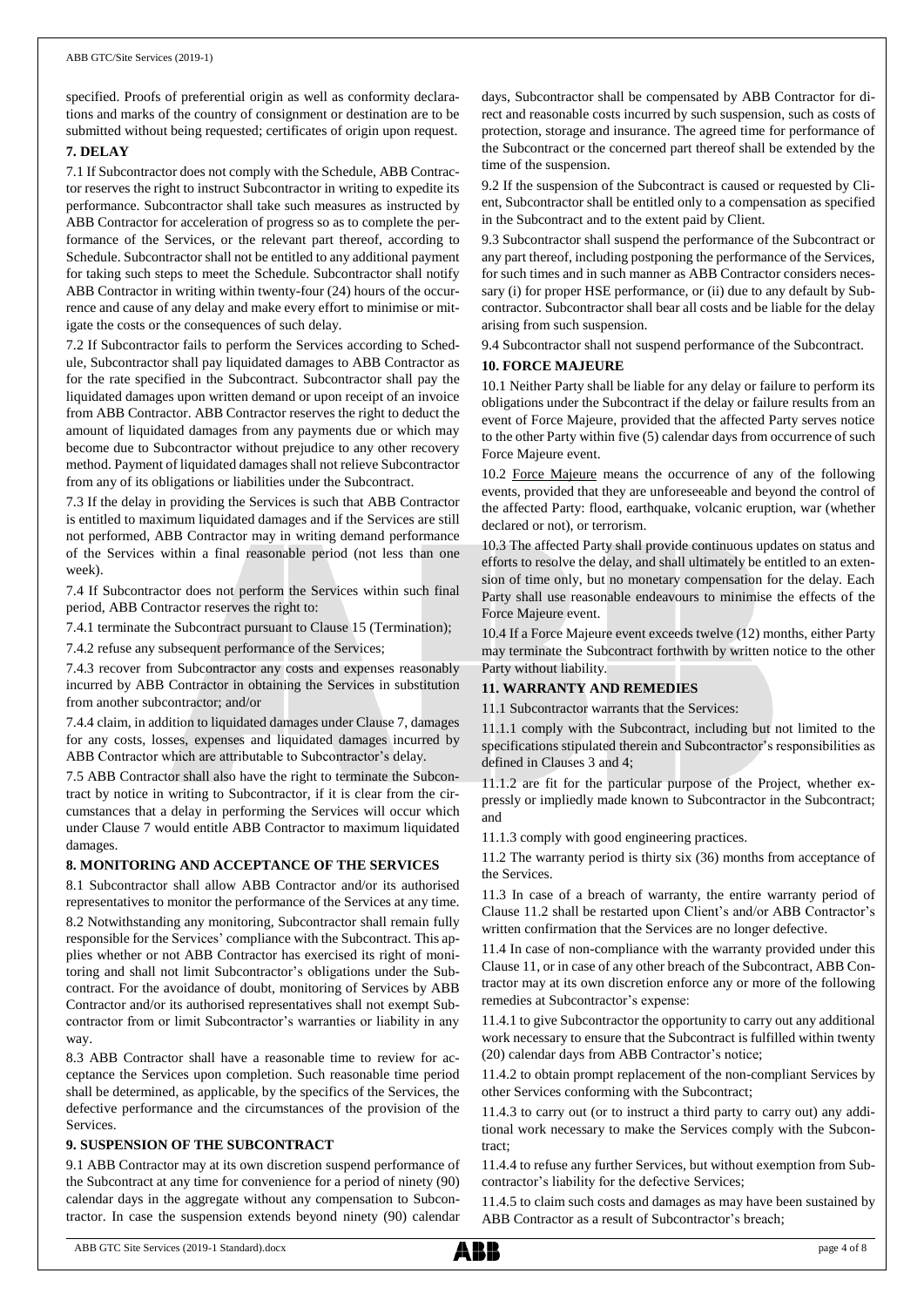11.4.6 to terminate the Subcontract in accordance with Clause 15.2.

11.5 The rights and remedies available to ABB Contractor under the Subcontract are cumulative and are not exclusive of any rights or remedies available under warranty, at law or in equity.

#### **12. SUBCONTRACT PRICE, PAYMENT, INVOICING**

12.1 The Subcontract Price is deemed to cover all obligations of Subcontractor under the Subcontract and includes the costs of the Services specified and all other costs necessary for the performance of the Services, including but not limited to supervision, fees, taxes, duties, transportation, profit, overhead, licenses, permits, and travel, whether indicated or described or not.

12.2 The prices stipulated in the Subcontract are firm unless amended in a Variation Order.

12.3 The payment terms and the applicable procedures are specified in the Subcontract.

12.4 Subcontractor shall submit invoices in an auditable form, complying with applicable laws, generally accepted accounting principles and ABB Contractor requirements, containing the following minimum information: Subcontractor name, address and reference person including contact details; invoice date; invoice number; Order number and Subcontractor number; address of ABB Contractor; quantity; specification of Services; price (total amount invoiced); currency; tax or VAT amount; tax or VAT number; Authorized Economic Operator and/or Approved Exporter Authorization number and/or other customs identification number, if applicable.

12.5 Invoices shall be issued to ABB Contractor and be accompanied by interim release of liens or encumbrances. The submission of an invoice is deemed to be a confirmation by Subcontractor that it has no additional claims, except as may already have been submitted in writing, for anything that has occurred up to and including the last day of the period covered by such invoice.

12.6 Subcontractor shall make payment in due time for all equipment and labour used in connection with the performance of the Subcontract in order to avoid the imposition of any liens or encumbrances against any portion of the Services and/or the Project. In case of the imposition of such liens or encumbrances by any person who has supplied directly or indirectly such equipment or labour in relation to the Subcontract, Subcontractor shall, at its own expense, promptly take all action necessary to cause such liens or encumbrances to be released or discharged. Upon ABB Contractor's request, Subcontractor shall furnish satisfactory evidence to verify compliance with the above. In the alternative, ABB Contractor may at its own discretion pay to release the lien and withhold such amounts from Subcontractor.

12.7 ABB Contractor reserves the right to withhold the whole or part of any payment to Subcontractor which, in the opinion of ABB Contractor, is necessary for protection of ABB Contractor from loss on account of claims against Subcontractor, or failure by Subcontractor to make due payments to its subcontractors or employees, or not having paid taxes, dues or social insurance contributions. ABB Contractor reserves the right to set off such amount owed to Subcontractor, or withhold payment for Services not performed in accordance with the Subcontract. However, Subcontractor has no right to set off any amounts owed by ABB Contractor to Subcontractor, unless approved by ABB Contractor in writing.

#### **13. LIABILITY AND INDEMNITY**

13.1 Subcontractor shall indemnify ABB Contractor and Client against all liabilities, losses, damages, injuries, costs, actions, suits, claims, demands, charges or expenses whatsoever arising in connection with death or injury suffered by persons employed by Subcontractor or any of its subcontractors.

13.2 Without prejudice to applicable mandatory law, Subcontractor shall, without limitation, indemnify and hold harmless ABB Contractor and Client from all liabilities, damages, costs, losses or expenses incurred as a result of Subcontractor's breach of the Subcontract. Subcontractor shall, without limitation, indemnify and hold harmless ABB

Contractor from any claim made by a third party against ABB Contractor in connection with the Services, including but without limitation to claims that such Services infringe a third party's Intellectual Property Rights. Upon ABB Contractor's request, Subcontractor shall assume and pay for the defence of ABB Contractor against any third party claims,

13.3 Subcontractor assumes full responsibility for the acts or omissions of its employees and/or subcontractors as if such acts or omissions were those of Subcontractor.

13.4 ABB Contractor reserves the right to set off claims under the Subcontract against any amounts owed to Subcontractor.

#### **14. INSURANCE**

14.1 Subcontractor shall maintain as required in the Special Terms and Conditions and at its expense with reputable and financially sound insurers acceptable to ABB Contractor the following type of insurances: professional liability insurance, public liability insurance, statutory worker's compensation/employer's liability insurance.

14.2 All insurance policies shall be endorsed to include ABB Contractor as additional insured and provide a waiver of insurer's right of subrogation in favour of ABB Contractor. All insurance policies and waivers of recourse shall, upon request by ABB Contractor, be extended to also similarly apply to Client. Subcontractor shall no later than the Effective Date provide to ABB Contractor certificates of insurance as well as confirmation that premiums have been paid. Subcontractor shall also provide upon ABB Contractor's request copies of such insurance policies.

14.3 In case of loss or damage related to the covers in Clause 14, all deductibles shall be to Subcontractor's account.

14.4 Subcontractor shall furnish notice to ABB Contractor within thirty (30) calendar days of any cancellation or non-renewal or material change to the terms of any insurance.

14.5 All Subcontractor policies (except worker's compensation/employer's liability) are considered primary insurance and any insurance carried by ABB Contractor shall not be called upon by Subcontractor's insurers to contribute or participate on the basis of contributing, concurrent, double insurance or otherwise.

14.6 Should Subcontractor fail to provide insurance certificates and maintain insurance according to Clause 14, ABB Contractor may procure such insurance cover at Subcontractor's expense.

14.7 Any compensation received by Subcontractor shall be applied towards the replacement and/or restoration of the Services.

14.8 Nothing in this Clause 14 shall relieve Subcontractor from any liability towards ABB Contractor. The insured amounts cannot be considered as limitation of liability.

## **15. TERMINATION**

15.1 ABB Contractor may at its own discretion terminate the Subcontract for convenience in whole or in part at any time with immediate effect by written notice to Subcontractor. Upon receipt of such notice, Subcontractor shall stop performance of the Subcontract. ABB Contractor shall pay Subcontractor for the Services performed and for the materials purchased for execution of the Services before termination which cannot be used by Subcontractor for other purposes (such materials shall become property of ABB Contractor upon payment), and other verified, proven and direct expenses incurred for discontinuing the Subcontract. However, in no event shall the total amount to be paid by ABB Contractor exceed the amount of accumulated costs as stated in the Special Terms and Conditions, or in the absence thereof the amount due by ABB Contractor at the time of termination according to the Subcontract. Subcontractor shall have no further claim for compensation due to such termination. Subcontractor waives any claim for compensation of loss of anticipated profits.

15.2 ABB Contractor may at its own discretion terminate the Subcontract with immediate effect if:

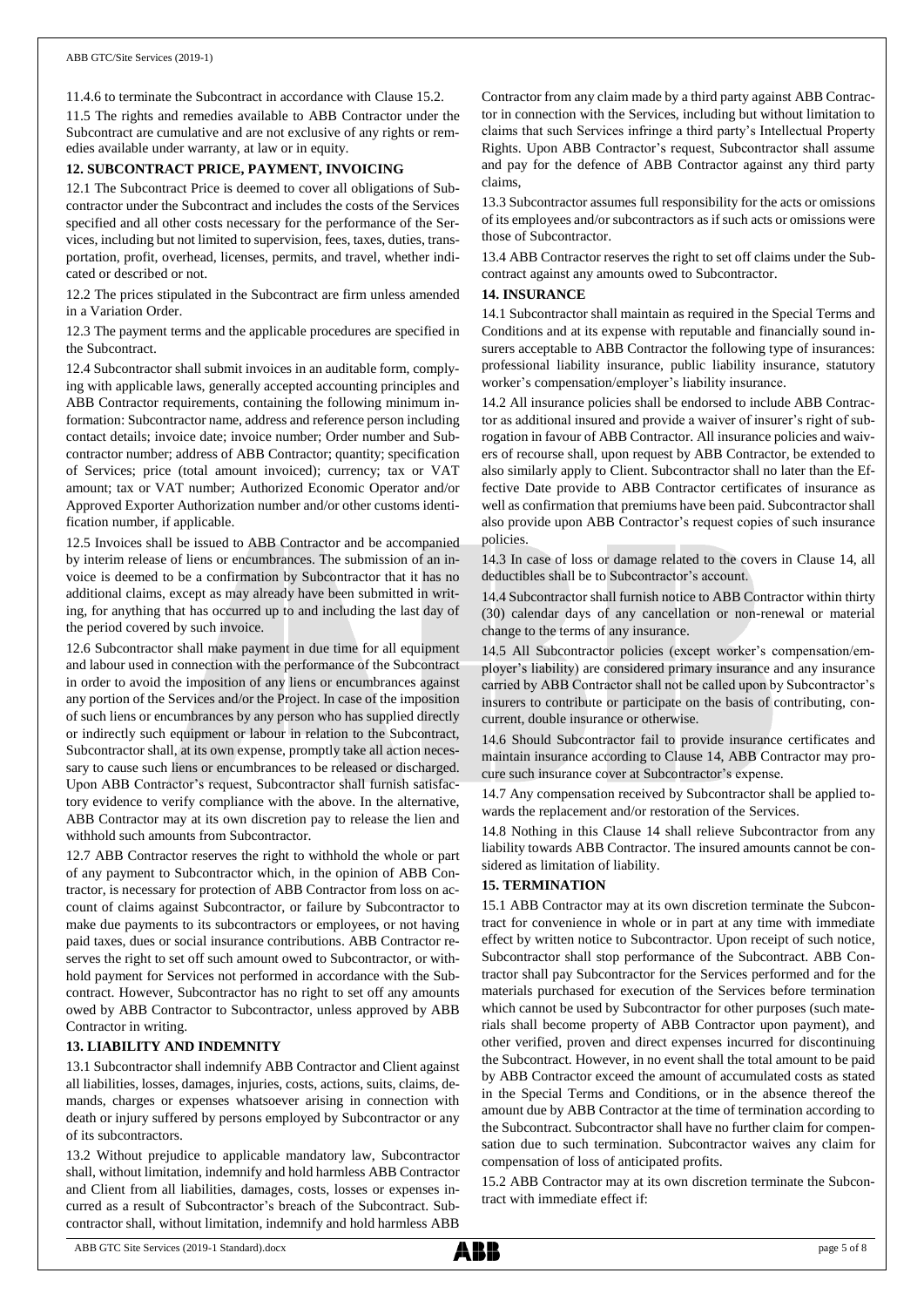15.2.1 Subcontractor commits a breach of its obligations under the Subcontract, and fails to remedy that breach within ten (10) calendar days of receiving written notice from ABB Contractor requiring its remedy; or

15.2.2 subject to Clause 7.3, the maximum amount of liquidated damages payable by Subcontractor is reached, or, subject to Clause 7.5, it is clear from the circumstances that a delay will occur in providing the Services which would entitle ABB Contractor to maximum liquidated damages; or

15.2.3 Subcontractor fails to provide, if requested by ABB Contractor, adequate assurance of Subcontractor's future performance, whereby ABB Contractor shall be the sole judge of the adequacy of said assurance; or

15.2.4 there is any adverse change in the position, financial or otherwise, of Subcontractor, whereby and without limitation:

a) Subcontractor becomes insolvent; or

b) an order is made for the winding up of Subcontractor; or

c) documents are filed with a court of competent jurisdiction for the appointment of an administrator of Subcontractor; or

d) Subcontractor makes any arrangement or composition with its creditors, or makes an application to a court of competent jurisdiction for the protection of its creditors in any way; or

15.2.5 Subcontractor ceases, or threatens to cease, performing a substantial portion of its business, whether voluntarily or involuntarily, that has or will have an adverse effect on Subcontractor's ability to perform its obligations under the Subcontract; or

15.2.6 any representation or warranty made by Subcontractor in the Subcontract is not true, or inaccurate and if such lack of truth or accuracy can reasonably be expected to result in an adverse impact on ABB Contractor, unless cured within ten (10) calendar days after the date of written notice of such lack; or

15.2.7 there is a change of control of Subcontractor.

15.3 Upon termination according to Clause 15.2, ABB Contractor shall be entitled to reclaim all sums which ABB Contractor has paid to Subcontractor under the Subcontract and to claim compensation for any costs, losses or damages incurred whatsoever in connection with such termination.

15.4 Upon termination according to Clause 15.2, ABB Contractor, at its own discretion, may (or may employ other suppliers to) complete the Subcontract. Any such work shall be performed at Subcontractor's risk and expense.

15.5 Upon termination according to Clause 15.2, ABB Contractor may enter into, and Subcontractor shall undertake to assign, any agreements with Subcontractor's subcontractors. Any costs related to such assignments shall be to the account of Subcontractor.

15.6 In case the Main Contract is terminated for reasons other than Subcontractor's performance and if ABB Contractor, as a result thereof, terminates the Subcontract, compensation to be paid to Subcontractor shall correspond to the compensation paid by Client to ABB Contractor for the respective part of the Subcontract.

15.7 On termination of the Subcontract, Subcontractor shall immediately deliver to ABB Contractor all copies of information or data provided by ABB Contractor to Subcontractor for the purposes of the Subcontract. Subcontractor shall certify to ABB Contractor that Subcontractor has not retained any copies of such information or data.

15.8 On termination of the Subcontract, Subcontractor shall immediately deliver to ABB Contractor all specifications, programs and other information, data, and Subcontractor Documentation regarding the Services which exist in any form whatsoever at the date of such termination, whether or not then complete.

15.9 Termination of the Subcontract, however arising, shall not affect or prejudice the accrued rights of the Parties as at termination.

#### **16. COMPLIANCE, INTEGRITY**

16.1 Subcontractor shall perform the Services in compliance with all relevant laws, regulations, and codes of practice.

16.2 Subcontractor and its subcontractors must comply with the ABB Lists of Prohibited and Restricted Substances and with the reporting and other requirements regarding Conflict Minerals made available under **[www.abb.com](http://www.abb.com/) – Supplying – Material Compliance** or otherwise and shall provide ABB Contractor with documents, certificates and statements as requested. Any statement made by Subcontractor to ABB Contractor (whether directly or indirectly) with regard to materials used for or in connection with the Services shall be deemed to be a representation under the Subcontract.

16.3 Subcontractor represents and warrants that it is and will remain fully compliant with all applicable trade and customs laws, regulations, instructions, and policies, including, but not limited to, satisfying all necessary clearance requirements, proofs of origin, export and import licenses and exemptions from, and making all proper filings with appropriate governmental bodies and/or disclosures relating to the provision of services, the release or transfer of goods, hardware, software and technology.

16.4 No material or equipment included in or used for the Services must originate from any company or country listed in any relevant embargo issued by the authority in the country where the Services shall be used or an authority otherwise having influence over the equipment and material forming part of the Services. If any of the Services are or will be subject to export restrictions, it shall be Subcontractor's responsibility to promptly inform ABB Contractor in writing of the particulars of such restrictions.

16.5 Both Parties warrant that each will not, directly or indirectly, and that each has no knowledge that other persons will, directly or indirectly, make any payment, gift or other commitment to its customers, to government officials or to agents, directors and employees of each Party, or any other party in a manner contrary to applicable laws (including but not limited to the U. S. Foreign Corrupt Practices Act, the UK Bribery Act 2010 and, where applicable, legislation enacted by member states and signatories implementing the OECD Convention Combating Bribery of Foreign Officials), and shall comply with all relevant laws, regulations, ordinances and rules regarding bribery and corruption. Nothing in the Subcontract shall render either Party or any of its Affiliates liable to reimburse the other for any such consideration given or promised.

16.6 Subcontractor herewith acknowledges and confirms that Subcontractor has received a copy of ABB's Code of Conduct and ABB's Supplier Code of Conduct or has been provided information on how to access both ABB Codes of Conduct online under **[www.abb.com/Integ](http://www.abb.com/Integrity)[rity](http://www.abb.com/Integrity)**. Subcontractor agrees to perform its contractual obligations in accordance with both ABB Codes of Conduct.

16.7 ABB has established reporting channels where Subcontractor and its employees may report suspected violations of applicable laws, policies or standards of conduct: Web portal: **[www.abb.com/Integrity](http://www.abb.com/Integrity) – Reporting Channels**; contact details specified on this Web portal.

16.8 Any violation of an obligation contained in this Clause 16 is a material breach of the Subcontract and entitles the other Party to terminate the Subcontract with immediate effect and without prejudice to any further rights or remedies available thereunder or at law.

16.9 Notwithstanding anything to the contrary in the Subcontract, Subcontractor shall, without limitation, indemnify and hold harmless ABB Contractor from all liabilities, damages, costs or expenses incurred as a result of any such violation and/or the termination of the Subcontract, or arising from export restrictions concealed by Subcontractor.

# **17. ASSIGNMENT AND SUBCONTRACTING**

17.1 Subcontractor shall neither assign nor transfer, encumber nor subcontract the Subcontract nor any parts thereof (including any monetary receivables from ABB Contractor) without prior written approval of ABB Contractor.

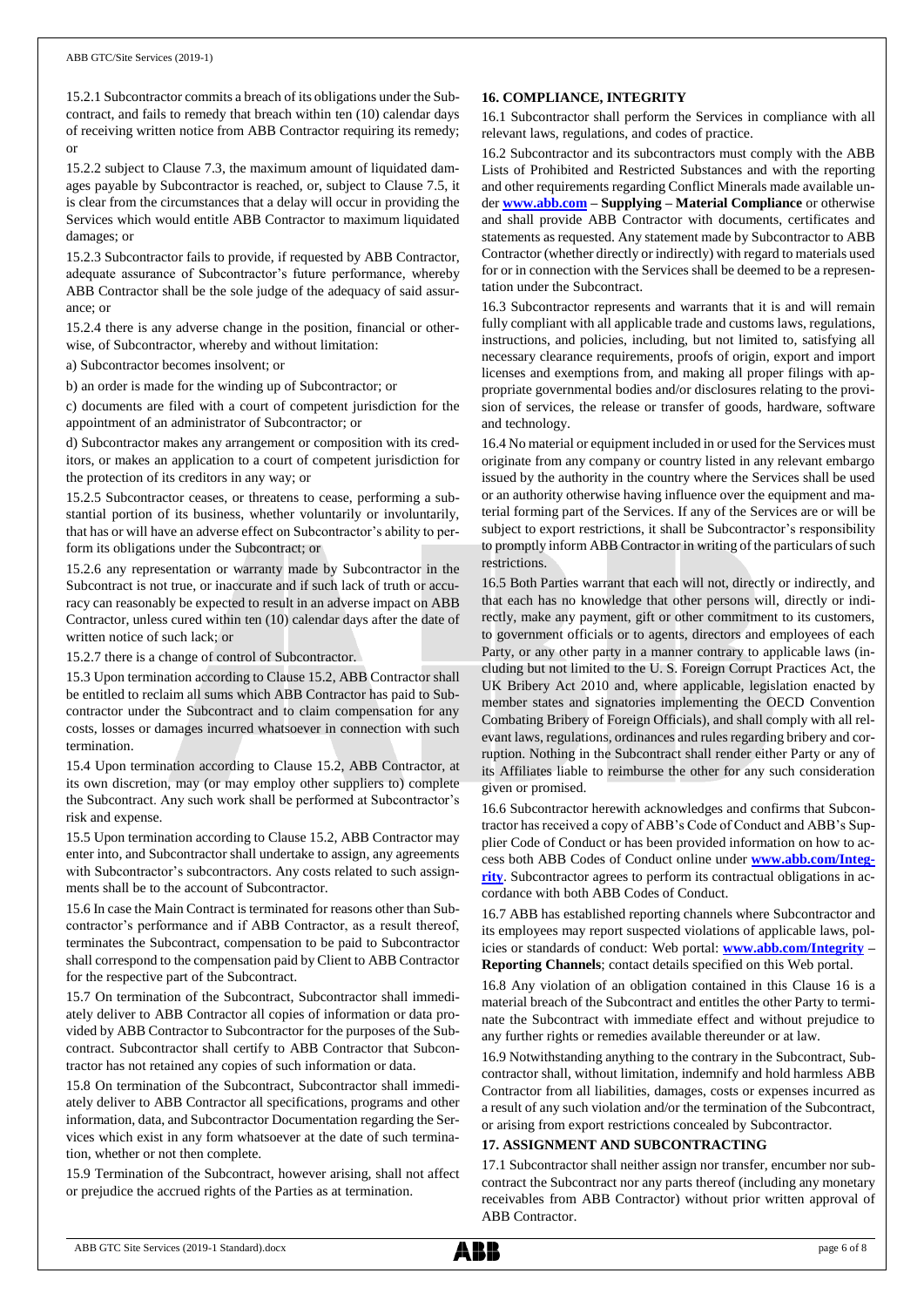17.2 ABB Contractor may at its own discretion assign, transfer, encumber, subcontract or deal in any other manner with the Subcontract or parts thereof to its Affiliates.

### **18. NOTICES AND COMMUNICATION**

Any notice shall be given in the language of the Subcontract by registered mail, courier, fax or by e-mail to the address of the relevant Party as stated in the Subcontract or to such other address as such Party may have notified in writing. E-mail and fax require written confirmation issued of the receiving Party.

### **19. WAIVERS**

Failure to enforce or exercise any term of the Subcontract does not constitute a waiver of such term and does not affect the right later to enforce such or any other term therein contained.

## **20. GOVERNING LAW AND DISPUTE SETTLEMENT**

20.1 The Subcontract is governed by the laws of the country (and/or the state, as applicable) where ABB Contractor is registered, however under exclusion of its conflict of law rules and the United Nations Convention on International Sale of Goods.

20.2 If ABB Contractor and Subcontractor are registered in the same country, any dispute arising in connection with the Subcontract which cannot be settled amicably or by mediation shall be submitted for resolution to the jurisdiction of the competent courts at ABB Contractor's place of registration.

20.3 If ABB Contractor and Subcontractor are registered in different countries, any dispute arising in connection with the Subcontract which cannot be settled amicably or by mediation shall be finally settled under the Rules of Arbitration of the International Chamber of Commerce by three arbitrators appointed in accordance therewith. Place of arbitration shall be ABB Contractor's place of registration. The language of the proceedings and of the award shall be English. The decision of the arbitrators is final and binding upon both Parties, and neither Party may appeal for revision.

20.4 Subcontractor shall keep such contemporary records as may be necessary to substantiate any claim. Without admitting ABB Contractor's liability, ABB Contractor may at its own discretion, after receiving any claim notice from Subcontractor, monitor the record-keeping and instruct Subcontractor to keep further contemporary records. ABB Contractor is entitled either itself or using such reputable and competent agents or representatives as it may authorize at its own discretion to audit the systems and retain records of Subcontractor specific to the Subcontract and Subcontractor shall ensure that ABB Contractor has similar rights to audit the systems and retain the records of any Subcontractor's subcontractors. No such audit or inspection shall relieve Subcontractor of liability or responsibility.

# **21. CONFIDENTIALITY, DATA SECURITY,**

#### **DATA PROTECTION**

21.1 Subcontractor shall keep in strict confidence all ABB Contractor Data and any other information concerning ABB Contractor's or its Affiliates' business, their products and/or their technologies which Subcontractor obtains in connection with the Services to be performed (whether before or after acceptance of the Subcontract). Subcontractor shall restrict disclosure of such confidential material to such of its employees, agents or subcontractors or other third parties as need to know the same for the purpose of the performance of the Services to ABB Contractor. Subcontractor shall ensure that such employees, agents, subcontractors or other third parties are subject to and comply with the same obligations of confidentiality as applicable to Subcontractor and shall be liable for any unauthorized disclosures.

21.2 Subcontractor shall apply appropriate safeguards, adequate to the type of ABB Contractor Data to be protected, against the unauthorised access or disclosure of ABB Contractor Data and protect such ABB Contractor Data in accordance with the generally accepted standards of protection in the related industry, or in the same manner and to the same degree that it protects its own confidential and proprietary information

– whichever standard is higher. Subcontractor may disclose confidential information to Permitted Additional Recipients (which means Subcontractor's authorised representatives, including auditors, counsels, consultants and advisors) provided always that (i) such information is disclosed on a strict need-to-know basis, and (ii) such Permitted Additional Recipients sign with Subcontractor a confidentiality agreement with terms substantially similar hereto or, where applicable, are required to comply with codes of professional conduct ensuring confidentiality of such information. Subcontractor shall comply with, and ensure that the Permitted Additional Recipients comply with, any security procedure, policy or standard provided to Subcontractor by ABB Contractor or any of its Affiliates from time to time, and in particular with the ABB Cyber Security Requirements for Suppliers as made available under **www.abb.com/Supplying/Cybersecurity**, or as otherwise set out in the Subcontract.

21.3 Subcontractor shall not (i) use ABB Contractor Data for any other purposes than for performing the Services, or (ii) reproduce the ABB Contractor Data in whole or in part in any form except as may be required by the respective contractual documents, or (iii) disclose ABB Contractor Data to any third party, except to Permitted Additional Recipients or with the prior written consent of ABB Contractor.

21.4 Subcontractor shall install and update at its own costs required adequate virus protection software and operating system security patches for all computers and software utilized in connection with providing the Services.

21.5 Subcontractor shall inform ABB Contractor without delay about suspicion of breaches of data security or other serious incidents or irregularities regarding any ABB Contractor Data.

21.6 Subcontractor agrees that ABB Contractor may provide any information received from Subcontractor to Affiliates of ABB Contractor and to third parties.

21.7 Protection of Personal Data

21.7.1 If ABB Contractor discloses Personal Data to Subcontractor, Subcontractor shall comply with all applicable data protection laws and regulations.

21.7.2 Subcontractor shall apply appropriate physical, technical and organizational measures to ensure a level of security of Personal Data appropriate to the respective risk and the ability to ensure the ongoing confidentiality, integrity, availability and resilience of processing systems and services.

21.7.3 Subcontractor agrees that it will not withhold or delay its consent to any changes to this Clause 21 which in ABB Contractor's or its Affiliates' reasonable opinion are required to be made in order to comply with applicable data protection laws and regulations and/or with guidelines and advice from any competent supervisory authority, and agrees to implement any such changes at no additional cost to ABB Contractor.

21.7.4 Subcontractor acknowledges that the processing of Personal Data in accordance with the Subcontract may require the conclusion of additional data processing or data protection agreements with ABB Contractor or its Affiliates. To the extent such additional agreements are not initially concluded as part of the Subcontract, Subcontractor, its relevant Affiliates or subcontractors shall upon ABB Contractor's request promptly enter into any such agreement(s), as designated by ABB Contractor and as required by mandatory law or a competent data protection or other competent authority.

#### **22. SEVERABILITY**

The invalidity or unenforceability of any term of the Subcontract shall not adversely affect the validity or enforceability of the remaining terms. The Subcontract shall be given effect as if the invalid or unenforceable term had been replaced by a term with a similar economic effect.

#### **23. SURVIVAL**

23.1 Provisions of the Subcontract which either are expressed to survive its termination or from their nature or context it is contemplated